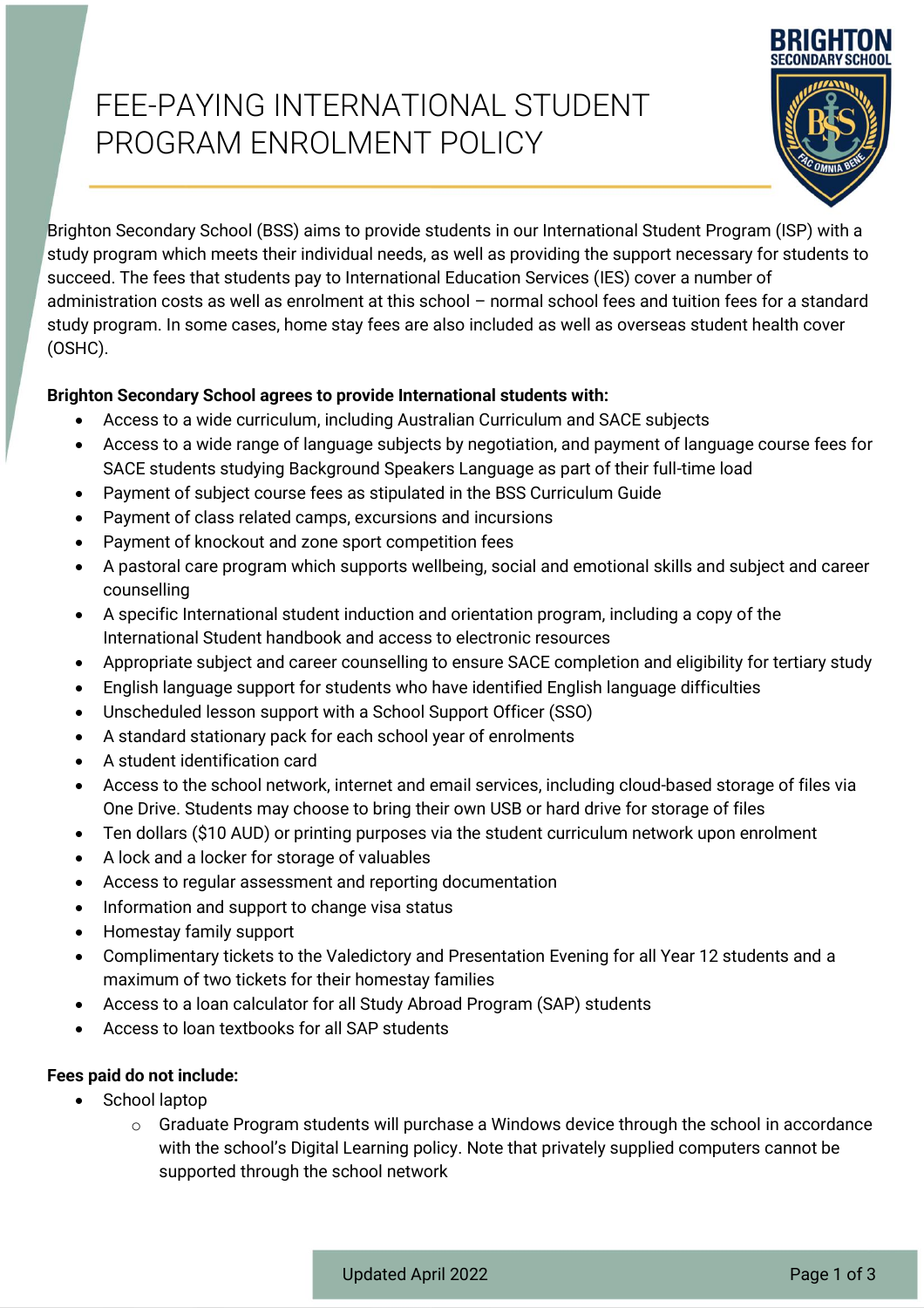## FEE-PAYING INTERNATIONAL STUDENT PROGRAM ENROLMENT POLICY



- $\circ$  SAP students will hire a Windows device for the length of their program, and will be charged a termly loan fee
- $\circ$  Fees and payment information are outlined in the ISP Device Fees and Payment Information document. Devices remain the property of Brighton Secondary School until payment is made in full
- $\circ$  Note: In 2023, Year 12 students will be provided with a loan Macbook at no charge. Graduate students currently enrolled in the ISP prior to the 2023 school year will continue to loan a device as per the previous enrolment policy.
- o Students and families must sign and return a Digital Learning Policy User Agreement International
- Laptop repairs
	- $\circ$  In the event of any damage, it will be the students' responsibility to pay any repair costs not covered by the device's warranty. All repairs will be organised by the BSS ICT department. The school highly recommends students purchase 3-year accidental damage cover from an insurer of choice
- Vocational Education and Training course fees and associated costs
- Uniform  $-$  see BSS website for more information
- All calculators for SACE Graduate Program students
- Individual music tuition fees and hire of instruments
- Interstate and overseas volleyball and/or music tours
- SA Volleyball affiliation fees
- Extra-curricular camps or excursions
- School formal ticket
- School photos
- Replacement student identification cards
- Additional funds for printing costs
- Language subject fees for SAP students
- Yearbook
- Change of visa status fee
- SACE enrolment and processing fees\*

\*SACE is the South Australian Certificate of Education. They invoice students who enrol in SACE courses for payment of fees to cover the administration of SACE results and the certificate

- Year 10 (PLP): approximately \$250
- Year 11: approximately \$469
- Year 12: approximately \$1033

#### **Other considerations**

International students will be charged for any resources of equipment borrowed from the school and not returned in good condition e.g textbooks, laptops, calculators, musical instruments, sports uniforms, etc.

International students who believe that their study program is not meeting their needs or who find themselves in any financial difficulty should discuss the matters(s) with the ISP Manager or Senior Leader: School Climate and Values.

Updated April 2022 **Page 2 of 3**